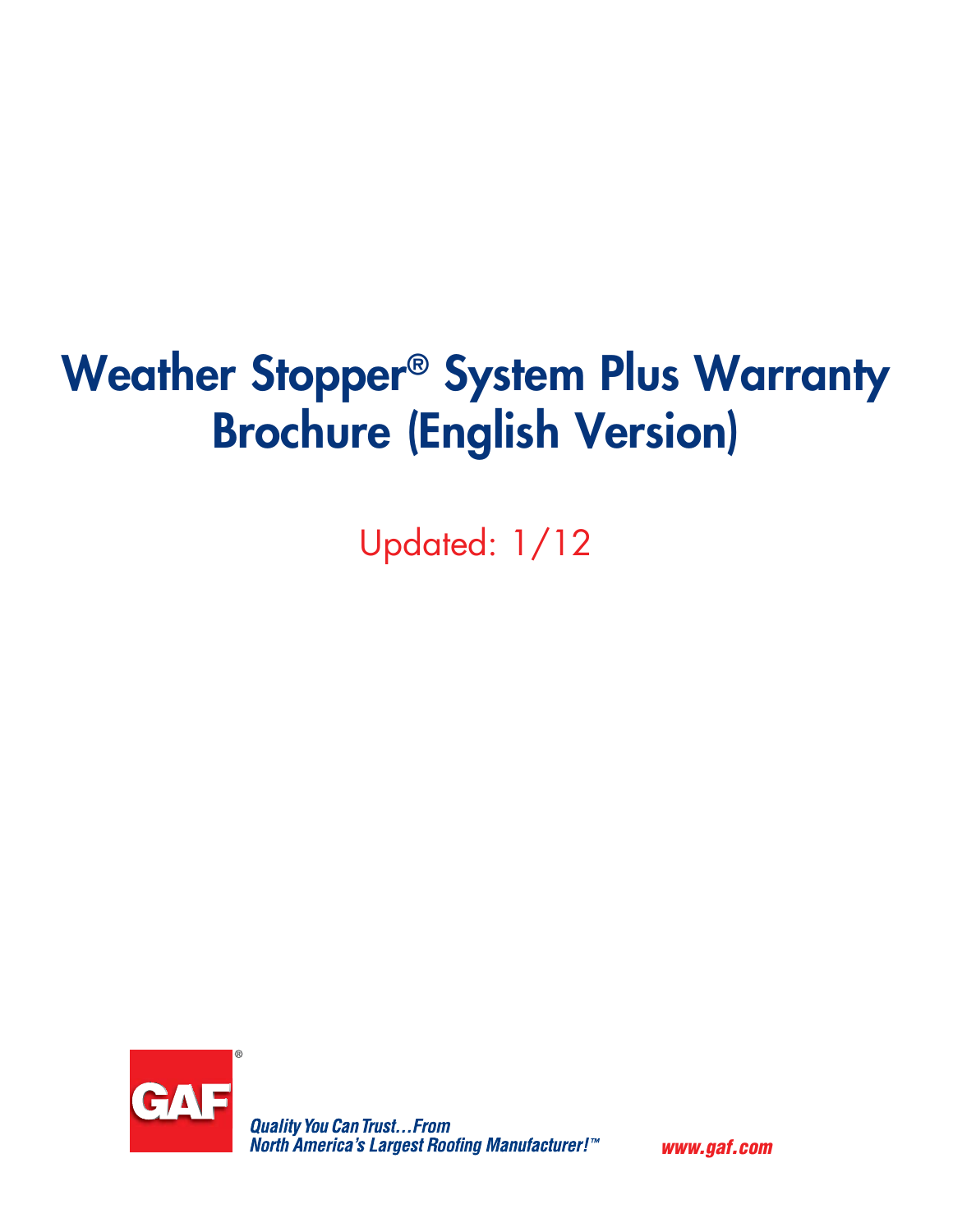

*Quality You Can<br>Trust...From<br>North America's<br>Largest Roofing<br>Manufacturer!"* 

Featuring The **Weather Stopper®** Roof Protection Program!

SCALL CHE

WEATHER STOPPER

 $\mathbf{R}$ 

Whe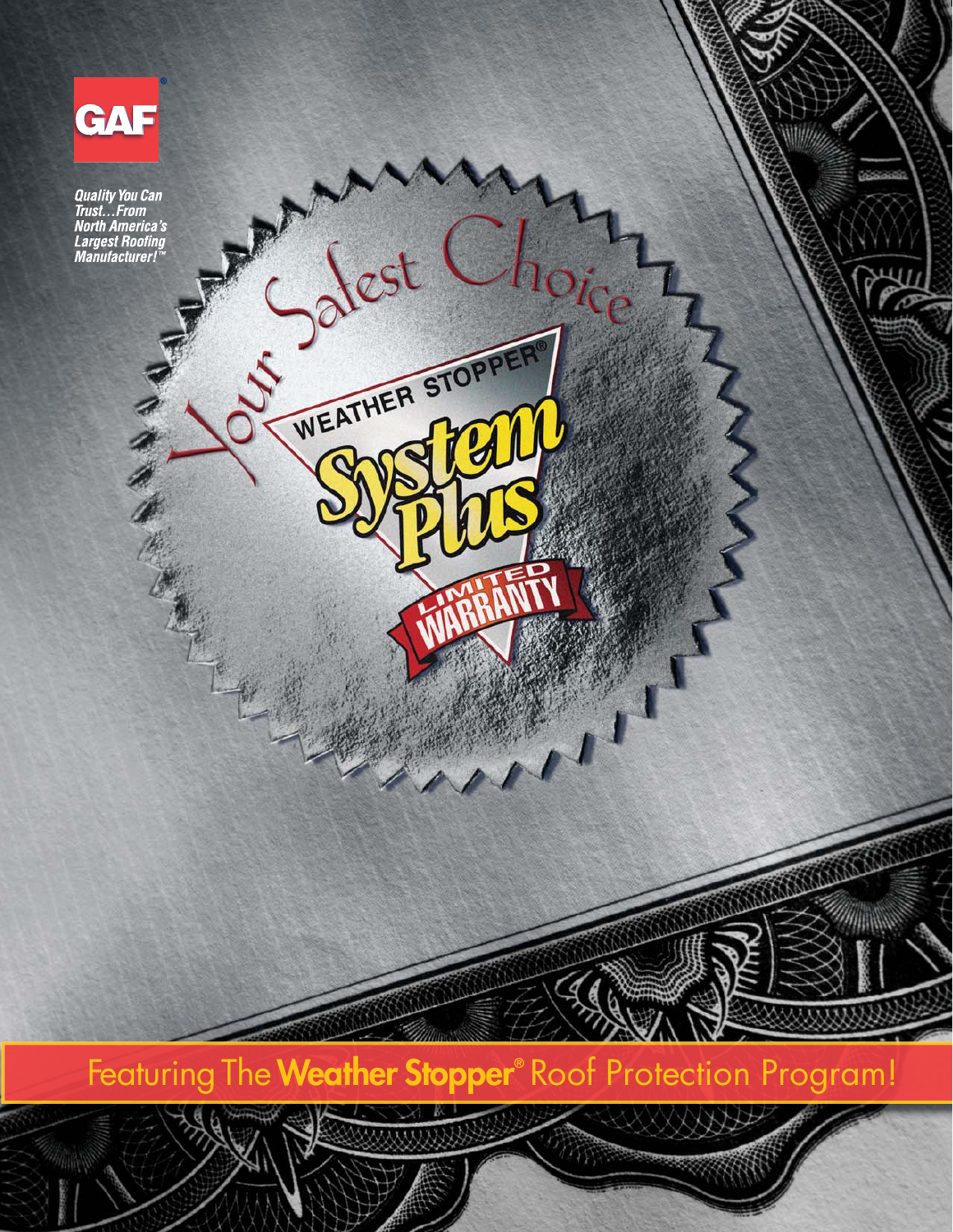# Get Lifetime Protection On Your Entire GAF Roofing System!

|                                                              | "TYPICAL"<br>Competitor's<br>Shingle Warranty | Deluxe<br>Warranty <b>1</b>             |
|--------------------------------------------------------------|-----------------------------------------------|-----------------------------------------|
| • Manufacturing Defect Coverage<br>For Lifetime Shingles*    |                                               |                                         |
| · Overall coverage period                                    | <b>Lifetime</b>                               | <b>Lifetime</b>                         |
| • Up-front (100%) coverage period                            | Only $10$ yrs.                                | 50 <sub>yrs.</sub>                      |
| • Covers roofing system?                                     | (Just shingles)                               | YES                                     |
| · Cost of installation labor included?                       | Only $10$ yrs.                                | (Entire system)<br><b>Lifetime</b>      |
| • Peace Of Mind <sup>*</sup>                                 |                                               |                                         |
| • Installer certified?                                       | (Anyone can install)                          | <b>YES</b>                              |
| • Tear-off costs included (when necessary)?                  | NO                                            | YES<br>(For manufacturing defects only) |
| • Warranty transferable for free?                            | <b>MAYBE</b>                                  | YES                                     |
| • Good Housekeeping protection<br>on roofing system?<br>GOOD | NO                                            | YES                                     |

# Up To 50 Years Of Non-Prorated Protection!\*

| <b>IF YOU</b><br><b>INSTALL THIS</b><br><b>SHINGLE</b> | <i><b>THE 100% COVERAGE</b></i><br><b>PERIOD FOR MANUFACTURING</b><br><b>DEFECTS IN YOUR</b><br><b>GAF ROOFING SYSTEM IS</b> | AND THE PRORATED<br><b>MATERIAL AND</b><br><b>LABOR PROTECTION</b><br><b>PERIOD IS</b> |
|--------------------------------------------------------|------------------------------------------------------------------------------------------------------------------------------|----------------------------------------------------------------------------------------|
| <b>TIMBERLINE®</b>                                     | <b>FIRST 50 YEARS</b>                                                                                                        | <b>YEARS 51-LIFETIME</b>                                                               |
| <b>ALL DESIGNERS</b>                                   | <b>FIRST 50 YEARS</b>                                                                                                        | <b>YEARS 51-LIFETIME</b>                                                               |
|                                                        |                                                                                                                              |                                                                                        |
| ROYAL SOVEREIGN®                                       | <b>FIRST 20 YEARS</b>                                                                                                        | <b>YEARS 21-25</b>                                                                     |
| MARQUIS® WEATHERMAX®                                   | <b>FIRST 20 YEARS</b>                                                                                                        | <b>YEARS 21-30</b>                                                                     |

\* Review ltd. warranty (on back page) for complete coverage and restrictions. Note:

- Installer certification is only for installations covered by GAF system warranties.
- The word "Lifetime" means for as long as you, the original owner of a single family detached residence (or the second owner, if coverage was properly transferred during the first 20 years), own the property where the shingles and accessories are installed. For structures/ owners not meeting the above criteria, Lifetime coverage is not applicable.

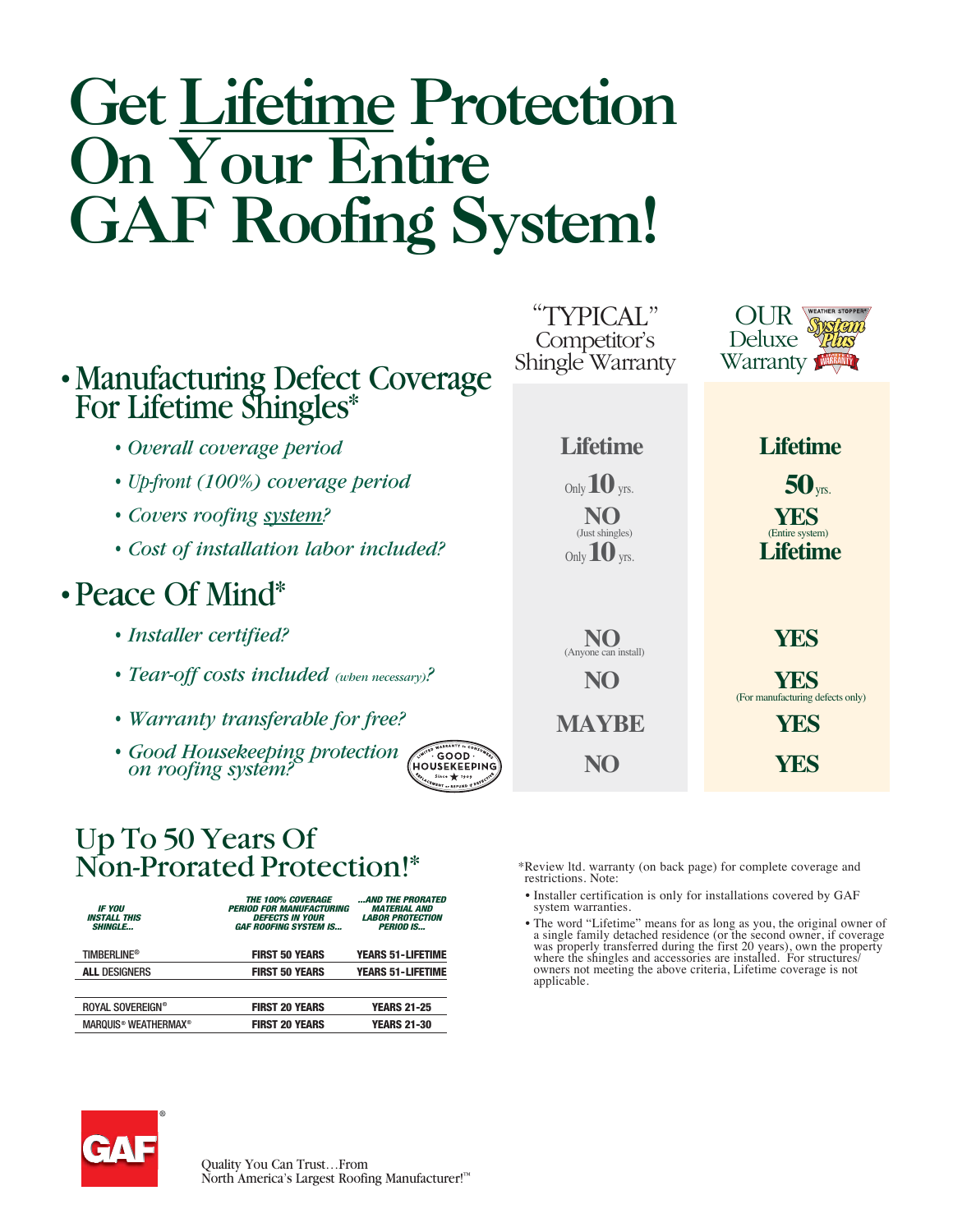# The Weather Stopper® 3-Part Roof Protection Program



# **Part 2: Certified Contractor | Part 3: Superior Warranty**

You can't be too careful when choosing a roofing contractor. GAF factory-certified contractors are your safest choice because they are:

- Local
- Properly Insured
- Properly State Licensed
- Factory-Certified
- With Hundreds of Satisfied Local Homeowners!

They're committed to providing you with your best and safest choice in roofing!

**Program**

Offers you five times the up-front coverage when you install Lifetime Shingles!

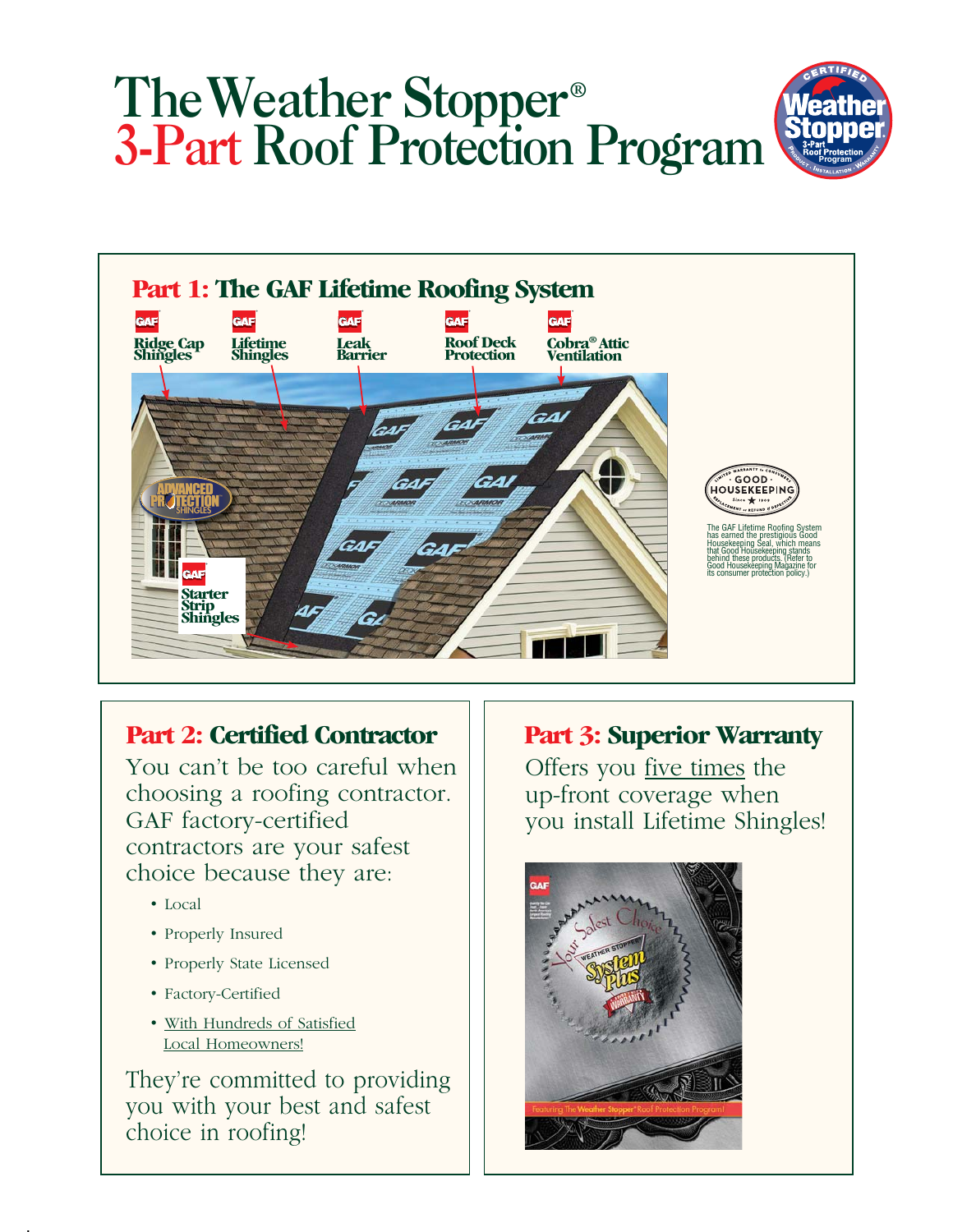

### **System Plus Ltd. Warranty Application Form**

 **GAF certified installer (NOT homeowner) must register this warranty either online at www.gaf.com OR by mailing this form along with business check (or money order) for correct amount made payable to GAF to: GAF • 1361 Alps** Road • CCP Cashier, Bldg. 2 • Wayne, NJ 07470

| Street, City, State/Province <b>Example 2006</b> 2012 12:00:00 12:00:00 20:00:00 20:00:00 20:00:00 20:00:00 20:00:00                                                                                                                                                                                                                                                                                                                                                                                                                                                                                                                                                                                                                                                                   |                                                                                                                                                                                                                                                                                                                                                                                                                                                                            |
|----------------------------------------------------------------------------------------------------------------------------------------------------------------------------------------------------------------------------------------------------------------------------------------------------------------------------------------------------------------------------------------------------------------------------------------------------------------------------------------------------------------------------------------------------------------------------------------------------------------------------------------------------------------------------------------------------------------------------------------------------------------------------------------|----------------------------------------------------------------------------------------------------------------------------------------------------------------------------------------------------------------------------------------------------------------------------------------------------------------------------------------------------------------------------------------------------------------------------------------------------------------------------|
|                                                                                                                                                                                                                                                                                                                                                                                                                                                                                                                                                                                                                                                                                                                                                                                        |                                                                                                                                                                                                                                                                                                                                                                                                                                                                            |
| Owner's email address experience of the contract of the contract of the contract of the contract of the contract of the contract of the contract of the contract of the contract of the contract of the contract of the contra                                                                                                                                                                                                                                                                                                                                                                                                                                                                                                                                                         |                                                                                                                                                                                                                                                                                                                                                                                                                                                                            |
|                                                                                                                                                                                                                                                                                                                                                                                                                                                                                                                                                                                                                                                                                                                                                                                        |                                                                                                                                                                                                                                                                                                                                                                                                                                                                            |
|                                                                                                                                                                                                                                                                                                                                                                                                                                                                                                                                                                                                                                                                                                                                                                                        |                                                                                                                                                                                                                                                                                                                                                                                                                                                                            |
|                                                                                                                                                                                                                                                                                                                                                                                                                                                                                                                                                                                                                                                                                                                                                                                        |                                                                                                                                                                                                                                                                                                                                                                                                                                                                            |
|                                                                                                                                                                                                                                                                                                                                                                                                                                                                                                                                                                                                                                                                                                                                                                                        |                                                                                                                                                                                                                                                                                                                                                                                                                                                                            |
| <b>Indicate GAF Shingles Used</b><br>Lifetime Shingles:<br>$\equiv$ Grand Sequoia <sup>®</sup><br><b>__ Timberline® Natural Shadow</b> ™<br><b>_ Grand Canyon™</b><br>_ Timberline <sup>®</sup> Prestique <sup>®</sup> 30<br>_ Country Mansion <sup>®</sup><br>$\equiv$ Timberline® HD <sup>™</sup><br><b>_ Grand Slate™</b><br>_ Timberline® Prestique® 40<br>$\_$ Camelot <sup>®</sup><br><b>__ Timberline® ArmorShield™ll</b><br>$\equiv$ Camelot <sup>®</sup> 30<br>_ Timberline® Cool Series<br>_ Camelot <sup>®</sup> II<br>_ Timberline® Prestique® Lifetime<br>_ Country Mansion <sup>®</sup> II<br><b>Example 11</b> Timberline® Ultra HD™<br><b>_ Grand Slate<sup>™</sup>II</b><br><b>_ Timberline® American Harvest<sup>™</sup></b><br>_Capstone <sup>®</sup><br>Slateline® | Non-Lifetime Shingles:<br>_ Royal Sovereign <sup>®</sup><br>Marquis <sup>®</sup> WeatherMax <sup>®</sup><br>StainGuard® labeled?<br>No Ves No<br>How many nails were used to install<br>each shingle?<br>$-6$ nails $-4$ nails<br>Other GAF Lifetime Shingle                                                                                                                                                                                                               |
| Indicate GAF Accessories used (minimum 3 required):<br>1. GAF Roof Deck Protection<br><b>__ Deck-Armor<sup>™</sup></b> or <b>__ Tiger Paw™</b> or<br><b>__</b> Shingle-Mate <sup>®</sup> or __ RoofPro™ or __ VersaShield®<br>2. GAF Leak Barrier<br>Weather Watch <sup>®</sup> (any version) or<br>_ StormGuard <sup>®</sup> or<br><b>__ UnderRoof™</b> (any version)<br>3. GAF Starter Strip Shingles<br><b>__</b> WeatherBlocker <sup>™</sup> or<br><u></u> Pro-Start <sup>™</sup> or                                                                                                                                                                                                                                                                                               | 4. GAF Cobra® Attic Ventilation<br>Cobra <sup>®</sup> (roll)<br><b><u></u> Cobra<sup>®</sup> Ridge Runner<sup>™</sup> (rigid roll)</b><br><u></u> Cobra <sup>®</sup> Rigid Vent 3™<br>□ Cobra Snow Country™ or Snow Country Advanced™<br>Cobra FasciaFlow™ Intake Ventilation<br><b>__ Vented RidgeCrest™</b><br>__ Other GAF Cobra® Exhaust Ventilation _______________<br>5. GAF Ridge Cap Shingles<br>$\overline{\phantom{a}}$ Timbertex®<br>_Seal-A-Ridge <sup>®</sup> |
| __ Other GAF _________________(with factory-applied adhesive only)<br><b>Starter Strip Shingle Installation Method:</b><br>_ Installed on rakes only<br>_ Installed on eaves only<br>Installed on rakes and eaves (required for max. wind coverage)                                                                                                                                                                                                                                                                                                                                                                                                                                                                                                                                    | _Ridglass®<br><sub>—</sub> Z <sup>®</sup> Ridge<br><u></u> _Vented RidgeCrest <sup>™</sup><br>Other GAF                                                                                                                                                                                                                                                                                                                                                                    |
| Type of Structure: □ Single family, detached residence □ Multi-family □ HOA/Condo Assoc. □ Commercial Property                                                                                                                                                                                                                                                                                                                                                                                                                                                                                                                                                                                                                                                                         |                                                                                                                                                                                                                                                                                                                                                                                                                                                                            |
| Number of Squares <b>Example 2018</b> Color <b>Color Color Color Color Color Color Color Color Color Color Color Color Color Color Color Color Color Color Color Color Color Color Color</b>                                                                                                                                                                                                                                                                                                                                                                                                                                                                                                                                                                                           |                                                                                                                                                                                                                                                                                                                                                                                                                                                                            |
| Date of Installation <b>Cost of Installation</b> Cost of Installation                                                                                                                                                                                                                                                                                                                                                                                                                                                                                                                                                                                                                                                                                                                  |                                                                                                                                                                                                                                                                                                                                                                                                                                                                            |
|                                                                                                                                                                                                                                                                                                                                                                                                                                                                                                                                                                                                                                                                                                                                                                                        | (Certifies that above information is accurate)<br>1/12                                                                                                                                                                                                                                                                                                                                                                                                                     |

### **Important—Owner Please Read!**

**It is your Installer's responsibility to register this warranty within 45 days of installation.** After your Installer registers and pays for this warranty, GAF will send you (the owner) a notification letter that your System Plus Ltd. Warranty has been registered. Your notification letter will confirm which GAF roofing products have been installed on your roof.

**If you have not received your notification letter from GAF within 60 days after installation, please contact your Installer to confirm that your paperwork has been submitted to GAF.** If your Installer has submitted your paperwork, but you have not received your notification letter from GAF within 60 days, call GAF at 1-888-532-5767, option 1, to confirm that GAF has received your paperwork. Your System Plus Ltd. Warranty will NOT be in effect until you receive written confirmation from GAF.

Note: If you are purchasing a *newly constructed home* and your Installer is a GAF Authorized<sup>™</sup> Home Builder who has already registered this warranty with GAF, you must notify GAF in writing within 60 days after taking title to the property in order for coverage to be transferred to you.



Quality You Can Trust…From North America's Largest Roofing Manufacturer!™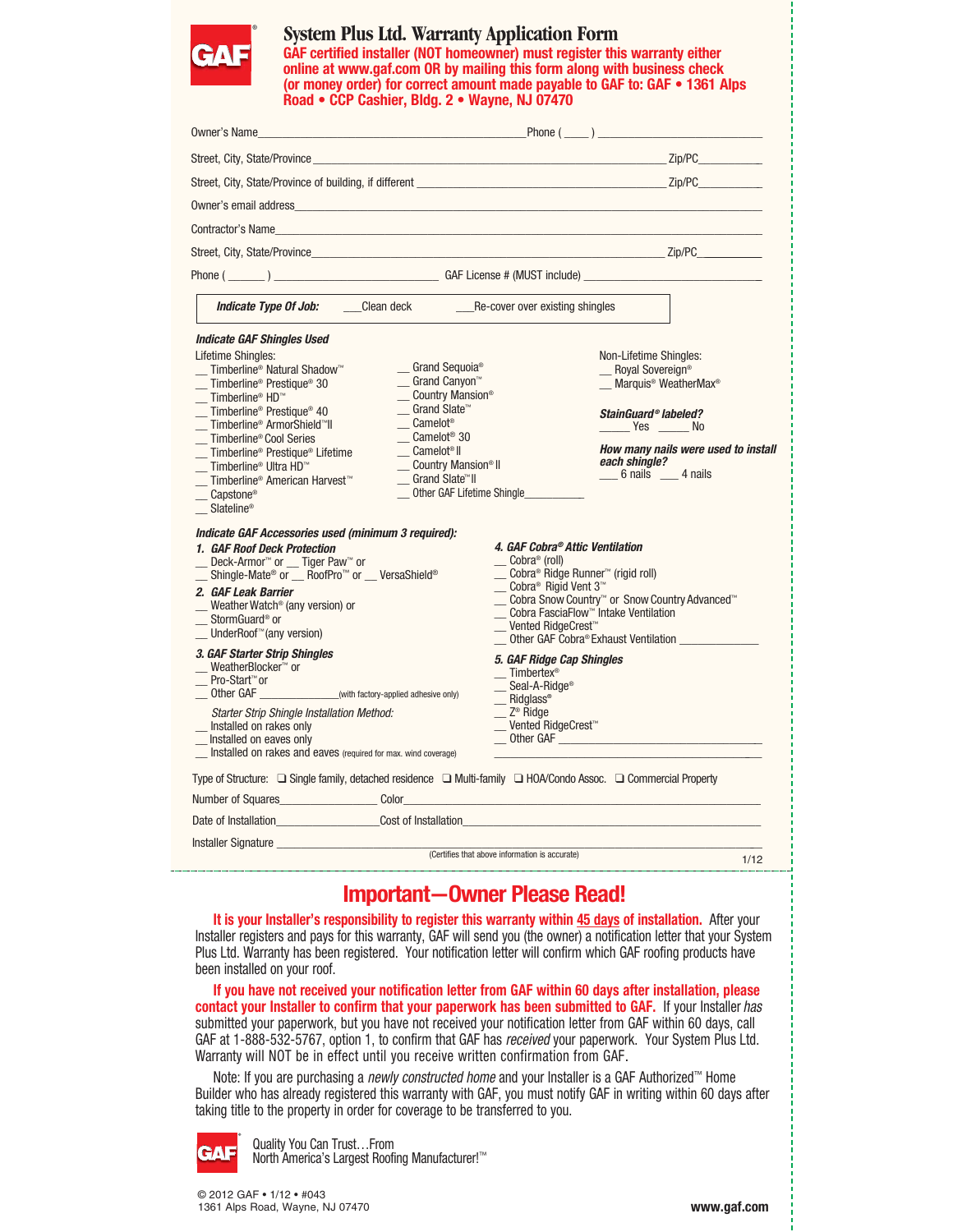# Eligibility Requirements For The System Plus Ltd. Warranty

- 1. Your roof must be installed by an eligible GAF certified contractor.\*
- 2. You must install qualifying GAF Shingles *and one item from at least three* of the following accessory product categories (see Application Form for eligible products):
	- A. **GAF Roof Deck Protection**
	- B. **GAF Leak Barrier...**Must be installed in valleys and around all penetrations. In areas prone to ice damming, an eligible Leak Barrier product is strongly recommended at all eaves to at least 24" inside of the warm wall.

 C. **GAF Starter Strip Shingles...**Must be installed at the eaves. Note: To obtain maximum wind coverage, you must use GAF Starter Strip Shingles at the eaves and rakes **and** you must install each field shingle using six nails.

#### D. **GAF Cobra® Attic Ventilation**

 Ventilation Note: Minimum net free ventilation area of 1 sq. foot (or meter) per 150 sq. feet (or meters) of ceiling area is required. When intake vents are located at the eaves and exhaust vents are located near the roof's peak (in a properly balanced system) for maximum air flow, ventilation may be reduced to 1 sq. foot (or meter) per 300 sq. feet (or meters) .

### E. **GAF Ridge Cap Shingles**

 Note: If cut-up GAF Strip Shingles are used instead of one of the eligible ridge cap shingles listed on the Application Form, the warranty term and 100% coverage period for the cut-up strip shingles is the same as it would be if that shingle were used in the *field* of the roof. (For example, if Royal Sovereign® Shingles are cut up and used as your ridge cap, then the warranty term for those cut-up Royal Sovereign® Shingles is 25 years.) In addition, on roofs where Royal Sovereign® or Marquis® WeatherMax™ Shingles are installed, you may use cut-up Royal Sovereign® or Marquis® WeatherMax™ Shingles as the ridge cap, and they will qualify as one of the required accessories.

Note: To improve the finished look of the roof, the use of GAF ShingleMatch<sup>™</sup> Roof Accessory Paint is highly recommended (GAF Roof Accessory Paint is covered by a separate limited warranty and does NOT count toward the required number of accessories for the System Plus Ltd. Warranty).

- 3. Registration Options...
	- Installer can register this warranty online at the Certified Contractor Zone at www.contractors.gaf.com, or
	- Installer can complete and return the attached Warranty Application Form along with the appropriate fee.

Your Installer must register your warranty within  $45$  days after installation (GAF reserves the right not to issue the System Plus Ltd. Warranty if the warranty is not registered within 45 days).

- Note: Warranty covers only GAF products. In Canada, only the GAF and Timberline® logos are registered trademarks.
- *\* GAF Master Elite™ Contractor, GAF Certified™ Contractor or GAF Authorized™ Home Builder.*